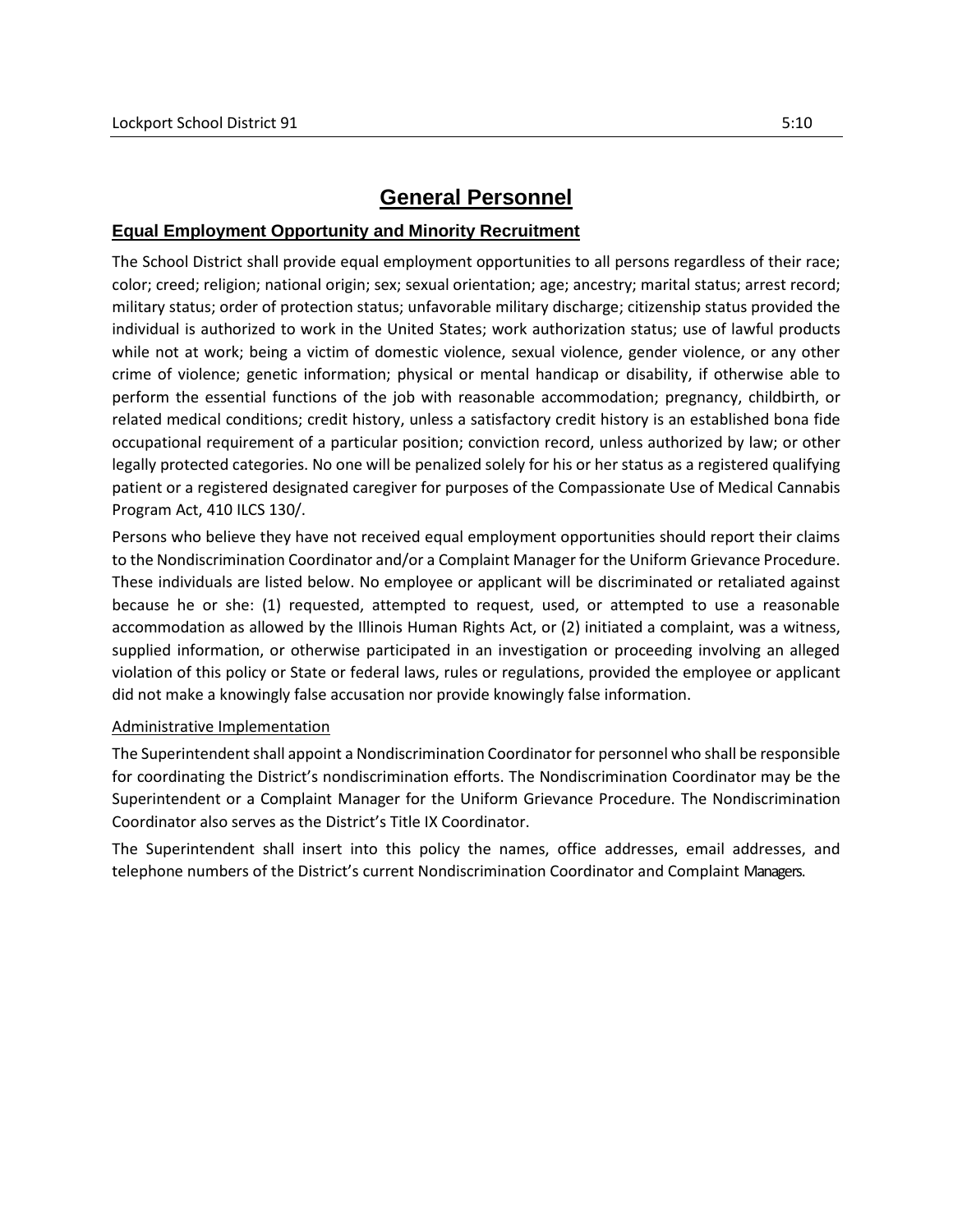### **Nondiscrimination Coordinator:**

| Name                       |      |
|----------------------------|------|
| Address                    |      |
| Email                      |      |
| Telephone                  |      |
| <b>Complaint Managers:</b> |      |
| Name                       | Name |
|                            |      |

| Name      | Name      |  |
|-----------|-----------|--|
| Address   | Address   |  |
| Email     | Email     |  |
| Telephone | Telephone |  |

The Superintendent shall also use reasonable measures to inform staff members and applicants that the District is an equal opportunity employer, such as, by posting required notices and including this policy in the appropriate handbooks.

#### Minority Recruitment

The District will attempt to recruit and hire minority employees. The implementation of this policy may include advertising openings in minority publications, participating in minority job fairs, and recruiting at colleges and universities with significant minority enrollments. This policy, however, does not require or permit the District to give preferential treatment or special rights based on a protected status without evidence of past discrimination.

LEGAL REF.: 8 U.S.C. §1324a et seq., Immigration Reform and Control Act.

- 20 U.S.C. §1681 et seq., Title IX of the Education Amendments of 1972; 34 C.F.R. Part 106.
- 29 U.S.C. §206(d), Equal Pay Act.
- 29 U.S.C. §621 et seq., Age Discrimination in Employment Act.
- 29 U.S.C. §701 et seq., Rehabilitation Act of 1973.
- 38 U.S.C. §4301 et seq., Uniformed Services Employment and Reemployment Rights Act (1994).
- 42 U.S.C. §1981 et seq., Civil Rights Act of 1991.
- 42 U.S.C. §2000e et seq., Title VII of the Civil Rights Act of 1964; 29 C.F.R. Part 1601.